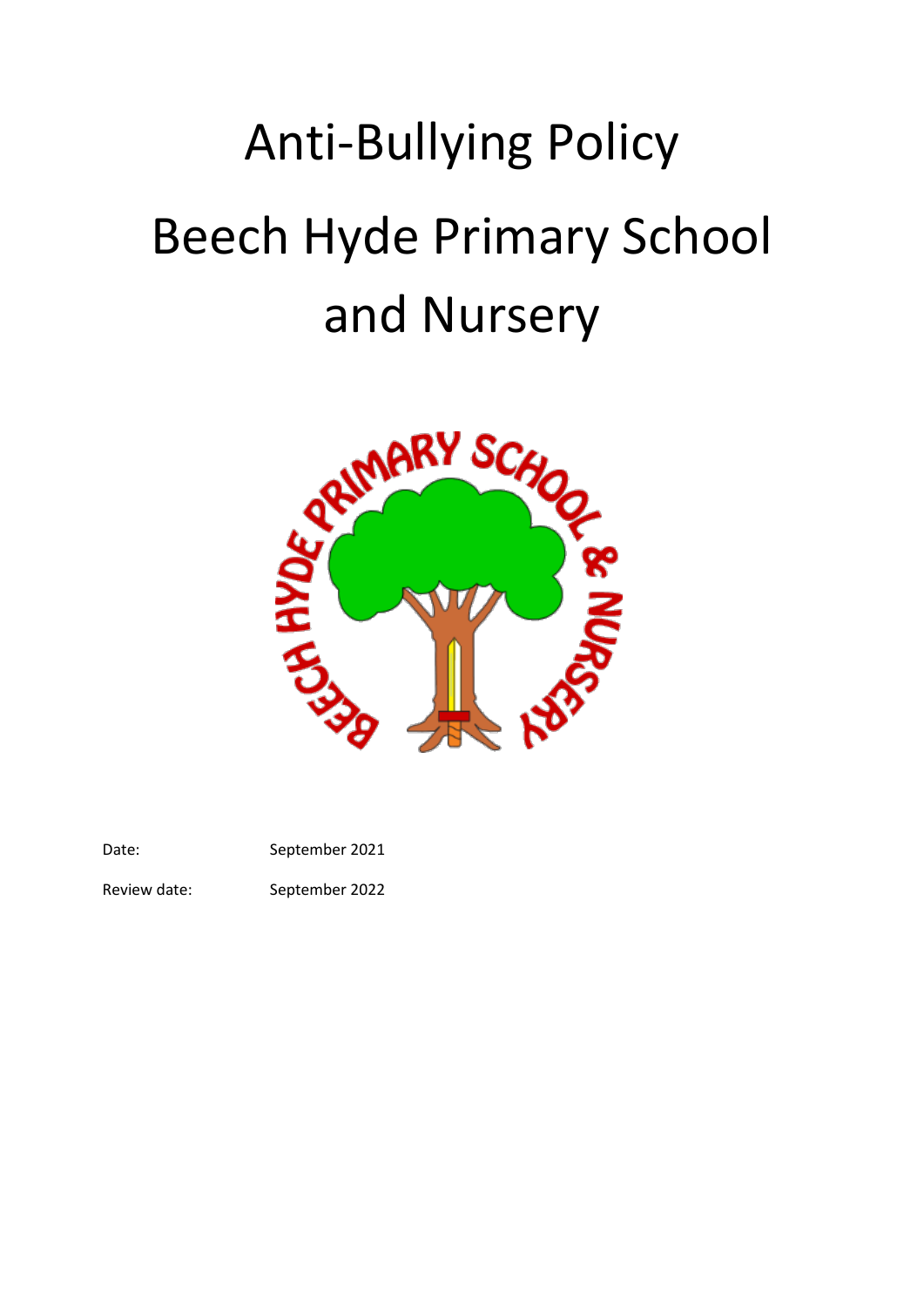#### Beech Hyde Primary School and Nursery

#### Anti-Bullying Policy

At Beech Hyde Primary School we respect every child's need for, and rights to, an environment where safety, security, praise, recognition and opportunity for taking responsibility are available. Bullying of any kind is unacceptable in our school. Our anti-bullying policy ensures that all our children can learn in a supportive, caring and safe environment without fear of being bullied. If bullying does occur, all pupils should be able to tell and know that incidents will be dealt with promptly and effectively. We are a TELLING school. This means that anyone who knows that bullying is happening is expected to tell the staff, parents or a trusted adult.

#### **Our aims**

- To promote the well-being of all pupils and staff.
- To raise awareness of bullying and create a school ethos which encourages both children and adults to disclose and discuss incidences of bullying behaviour.
- To prevent, reduce and to eradicate all forms of bullying.
- To ensure that the reporting process is adhered to.
- To ensure that all incidents or reports are taken seriously.
- To ensure that action is taken as quickly as possible.
- To promote a whole school approach, where signals and signs are identified and swift and effective action is taken.
- To ensure that all pupils, staff and parents are aware of this policy and their obligations.

### **What is bullying?**

'Bullying is behaviour by an individual or group, repeated over time, that intentionally hurts another individual or group either physically or emotionally. Bullying can take many forms (for instance, cyber-bullying).' *(DfE, Preventing tackling and bullying, July 2017)*

Bullying is a form of peer-on-peer abuse, other examples of which are listed in Appendix 1.

We define bullying as physical or verbally aggressive behaviour that occurs 'Several Times on Purpose' and that negatively effects the emotional wellbeing of another. The school uses this definition to help children understand the seriousness of bullying compared to other unacceptable behaviours and provides the 'STOP' acronym that leads to children knowing they should 'Start Telling Other People'.

#### Bullying can be:

| Emotional  | Being unfriendly, excluding, tormenting (e.g. hiding books, threatening |
|------------|-------------------------------------------------------------------------|
|            | gestures)                                                               |
| Physical   | Pushing, kicking, hitting, punching or any use of violence              |
| Racist     | Racial taunts, graffiti, gestures                                       |
| Sexual     | Unwanted physical contact or sexually abusive comments (including       |
|            | 'sexting')                                                              |
| Homophobic | Because of, or focussing on the issue of sexuality.                     |
| Verbal     | Name-calling, sarcasm, spreading rumours, teasing                       |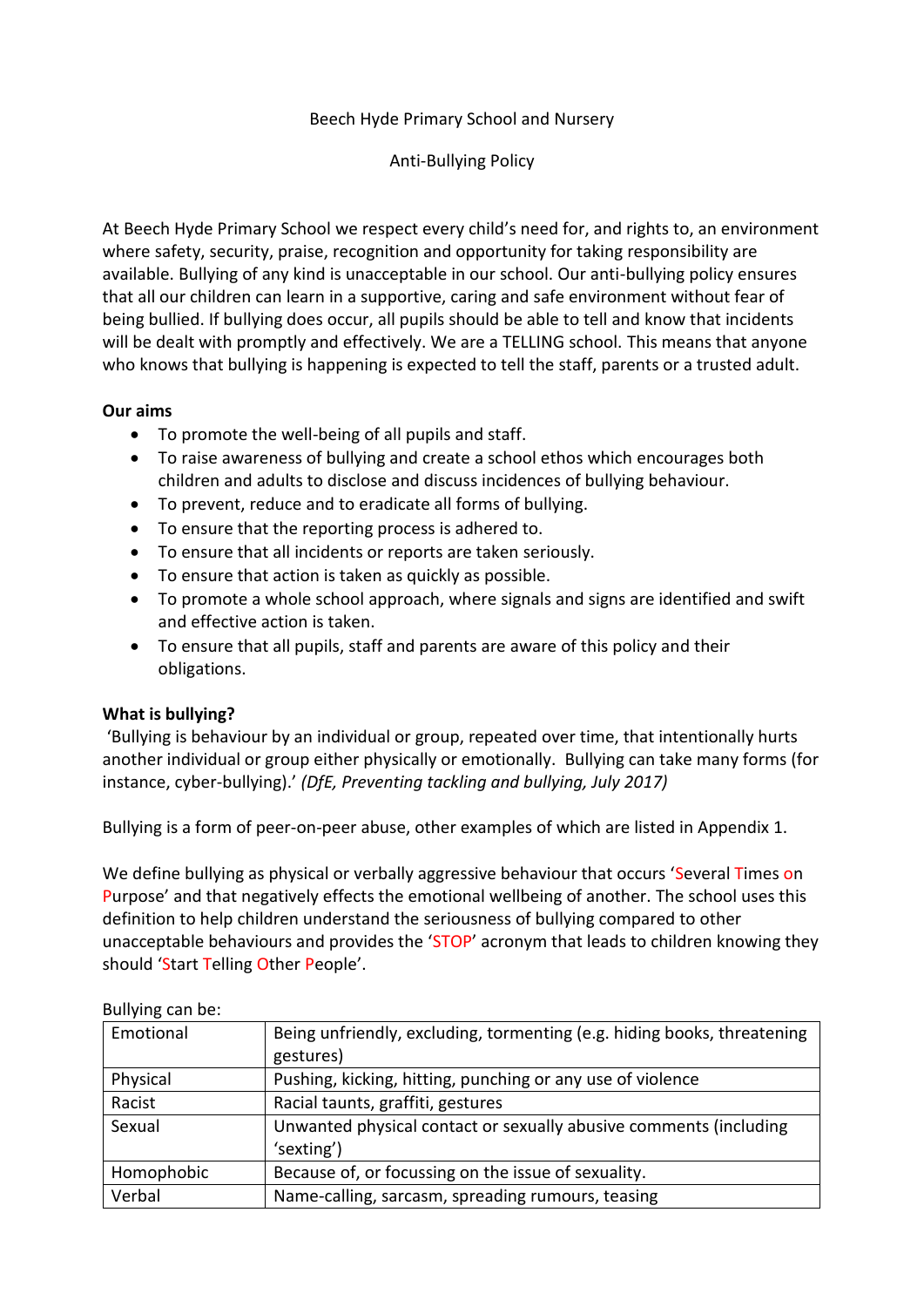| Cyber    | Text messages, emails, social media or gaming misuse of images and<br>video |
|----------|-----------------------------------------------------------------------------|
| Material | Damage to belongings and extortion                                          |

Bullying is often motivated by prejudice against particular groups, for example on grounds of:

- Race
- Religion
- Gender
- Sexual orientation
- Special educational needs or disabilities
- A child being adopted, in care or has caring responsibilities

It might be motivated by actual differences between children, or perceived differences. However, there may also be no apparent reason for the bullying.

Bullying can also take place through third person involvement i.e. another person being encouraged to take part in any of the behaviours above.

All staff should also be aware of the possibility of a member of staff bullying a child. Should anyone suspect that this is taking place, this should be reported immediately to the headteacher. This also includes any incidents of adult bullying by staff or parents. If the headteacher is suspected of bullying, the matter should be reported to the Chair of the Governing Body.

# **Bullying is not**:

It is important to understand that bullying is not falling out on occasion with friends, name calling, arguments or when the occasional 'joke' is played on someone. Children do sometimes fall out or say things because they are upset. When *occasional* problems of this kind arise it is not classed as bullying. It is an important part of a child's development to learn how to deal with friendship breakdowns, the odd name calling or childish prank. We all have to learn how to deal with these situations and develop social skills to repair relationships.

Bullying is defined as Several Times On Purpose.

# **Bullying Outside School Premises**

School staff members have the power to discipline pupils for misbehaving outside the school premises. Sections 90 and 91 of the Education and Inspections Act 2006 say that a school's disciplinary powers can be used to address pupils' conduct when they are not on school premises and are not under the lawful control or charge of a member of school staff, but only if it would be reasonable for the school to regulate pupils' behaviour in those circumstances. This may include bullying incidents occurring anywhere off the school premises, such as on school or public transport, outside the local shops, or in a town or village centre. Where bullying outside school is reported to school staff, it will be investigated and acted upon. The headteacher will also consider whether it is appropriate to notify the police of the action taken against a pupil. If the misbehaviour could be criminal or poses a serious threat to a member of the public, the police will always be informed.

# **Why is it Important to Respond to Bullying?**

Bullying hurts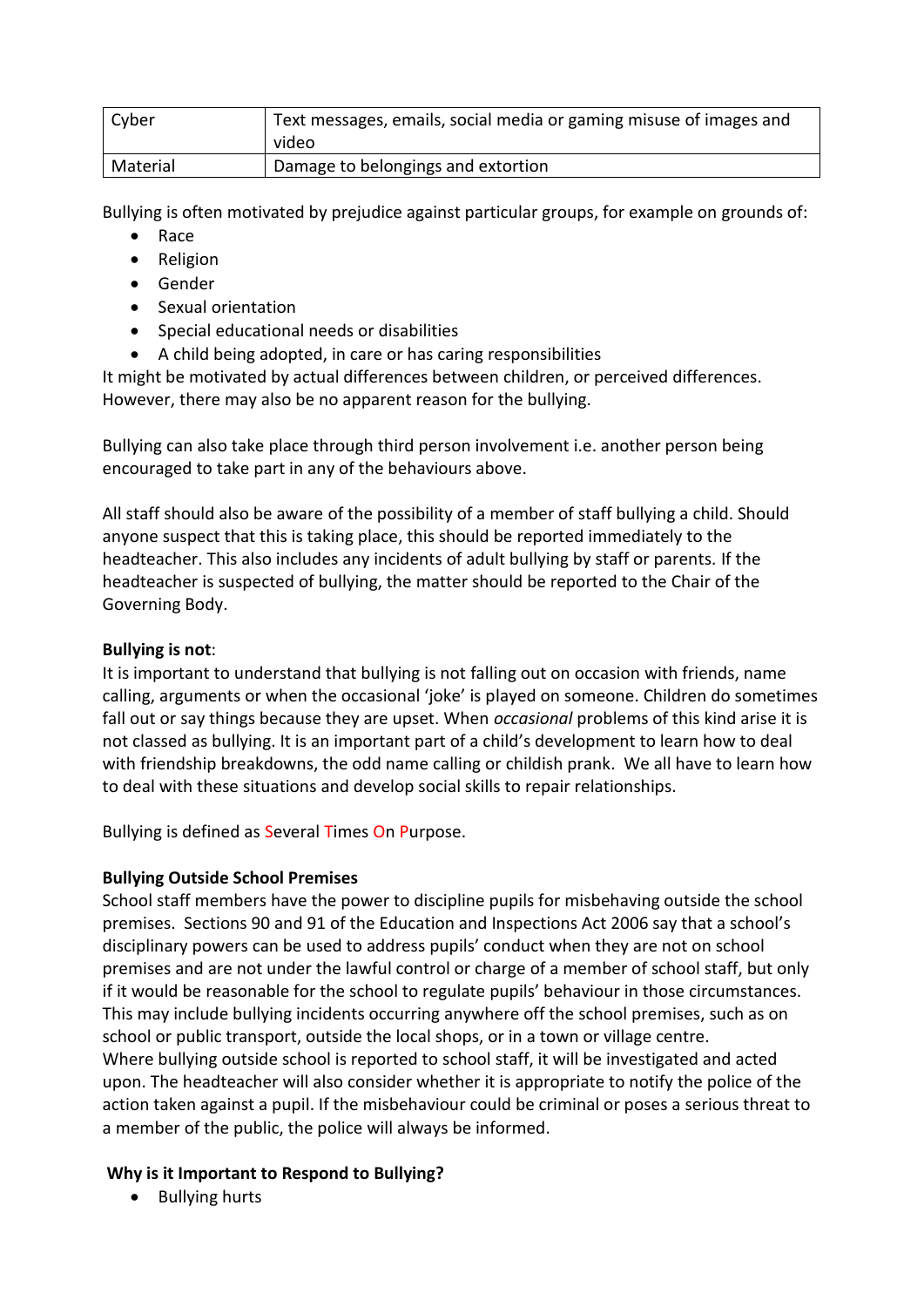- No one deserves to be a victim of bullying
- Everybody has the right to be treated with respect
- Pupils who are bullying need to learn different ways of behaving
- Schools have a responsibility to respond promptly and effectively to issues of bullying
- It can have long term effects on the mental and emotional wellbeing of the bully and the victim

# **Objectives of this Policy**

- All governors, teaching and non-teaching staff, pupils and parents should have an understanding of what bullying is.
- All governors, teaching and non-teaching staff should know what the school policy is on bullying, and follow it when bullying is reported.
- All pupils and parents should know what the school policy is on bullying, and what they should do if bullying arises.
- As a school we take bullying seriously. Pupils and parents should be assured that they will be supported when bullying is reported as bullying will not be tolerated at Beech Hyde School.

### **Signs and Symptoms**

A child may indicate by signs or behaviour that he or she is being bullied. Adults should be aware of these possible signs and that they should investigate if a child:

- Is frightened of walking to or from school
- Begs to be driven to school
- Changes their usual routine
- Is unwilling to go to school (school phobic)
- Begins to truant
- Becomes withdrawn anxious, or lacking in confidence
- Starts stammering
- Attempts or threatens suicide or runs away
- Cries themselves to sleep at night or has nightmares
- Feels ill in the morning
- Begins to do poorly in school work
- Comes home with clothes torn or books damaged
- Has possessions which are damaged or "go missing"
- Has unexplained cuts or bruises
- Comes home hungry (lunch has been stolen)
- Becomes aggressive, disruptive or unreasonable
- Is bullying other children or siblings
- Stops eating
- Is frightened to say what's wrong
- Gives improbable excuses for any of the above
- Is afraid to use the internet or mobile phone
- Is nervous & jumpy when a cyber message is received

These signs and behaviours could indicate other problems, but bullying should be considered a possibility and should be investigated.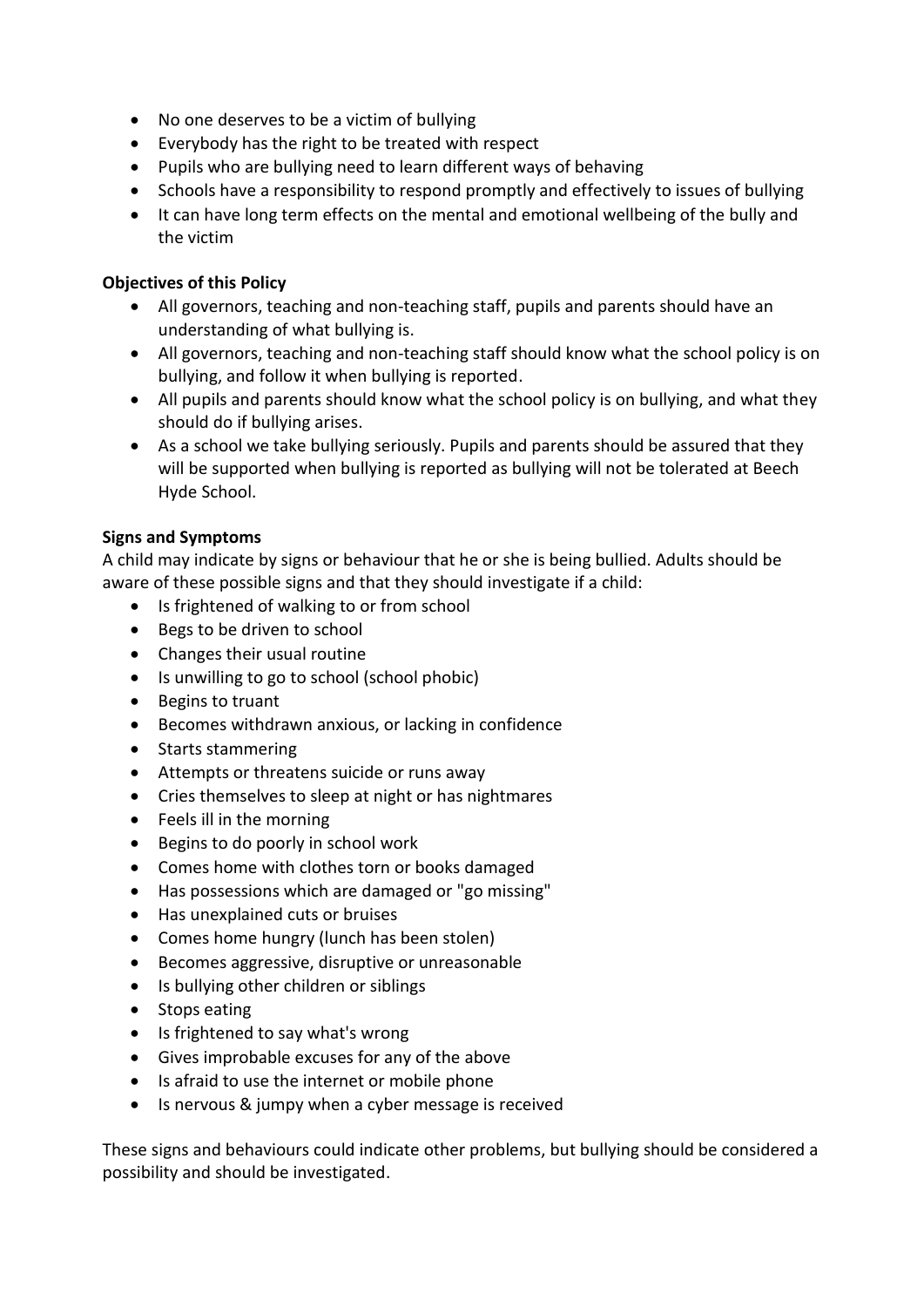# **Procedures - Reporting**

# **Children:**

- Are encouraged to 'Start Telling Other People'
- Are encouraged to report possible bullying to any member of staff they trust, a friend or a member of their family.
- May post a message in the 'STOP' box (located in the school hall) to voice any concerns; they can request to talk to someone. The boxes will be checked every week by a member of the leadership team.
- May also post a message in their class worry box or ask to speak to a trusted member of staff.
- Who are 'bystanders' are encouraged to support their peers by reporting any suspected bullying and becoming an 'upstander'.

# **Staff:**

- All incidents of suspected bullying will be dealt with by the member of staff it is reported to, usually the class teacher.
- All staff are responsible for the health and wellbeing of the children and have a duty to respond *seriously* to any claim of bullying.
- If they are unable to investigate the incident, the matter must be referred immediately to a senior member of staff.
- All instances of bullying will be recorded and monitored for patterns of behaviour by the Headteacher and reported to Governors in the termly Headteacher's Report.
- Incidents will be recorded on CPOMS and paper report forms are kept on the MSAs noticeboard for their use, before handing in to the office.
- Teaching Assistants should report to a class teacher or senior manager if they have any concerns about potential bullying.
- Mid-day supervisors report to the Senior Mid-day Supervisor, who in turn reports to class teachers and the headteacher where there are any concerns about children's behaviour.

# **Parents**

- Parents are encouraged to share any concerns with their child's class teacher or a member of the senior leadership team.
- Parents will be informed and will be asked to come in to a meeting to discuss the problem.
- If necessary and appropriate, particularly if behaviour in school is repeated out of school, the police will be consulted.

# **Procedures – Outcomes**

# **Pupils who have been bullied:**

- The bullying behaviour or threats of bullying must be investigated immediately and the bullying stopped.
- The pupil will be reassured that they have done nothing to deserve the bullying and that what has happened is not their 'fault'
- The pupil will be consulted with, on how to rebuild relationships with the perpetrator if they want to do this.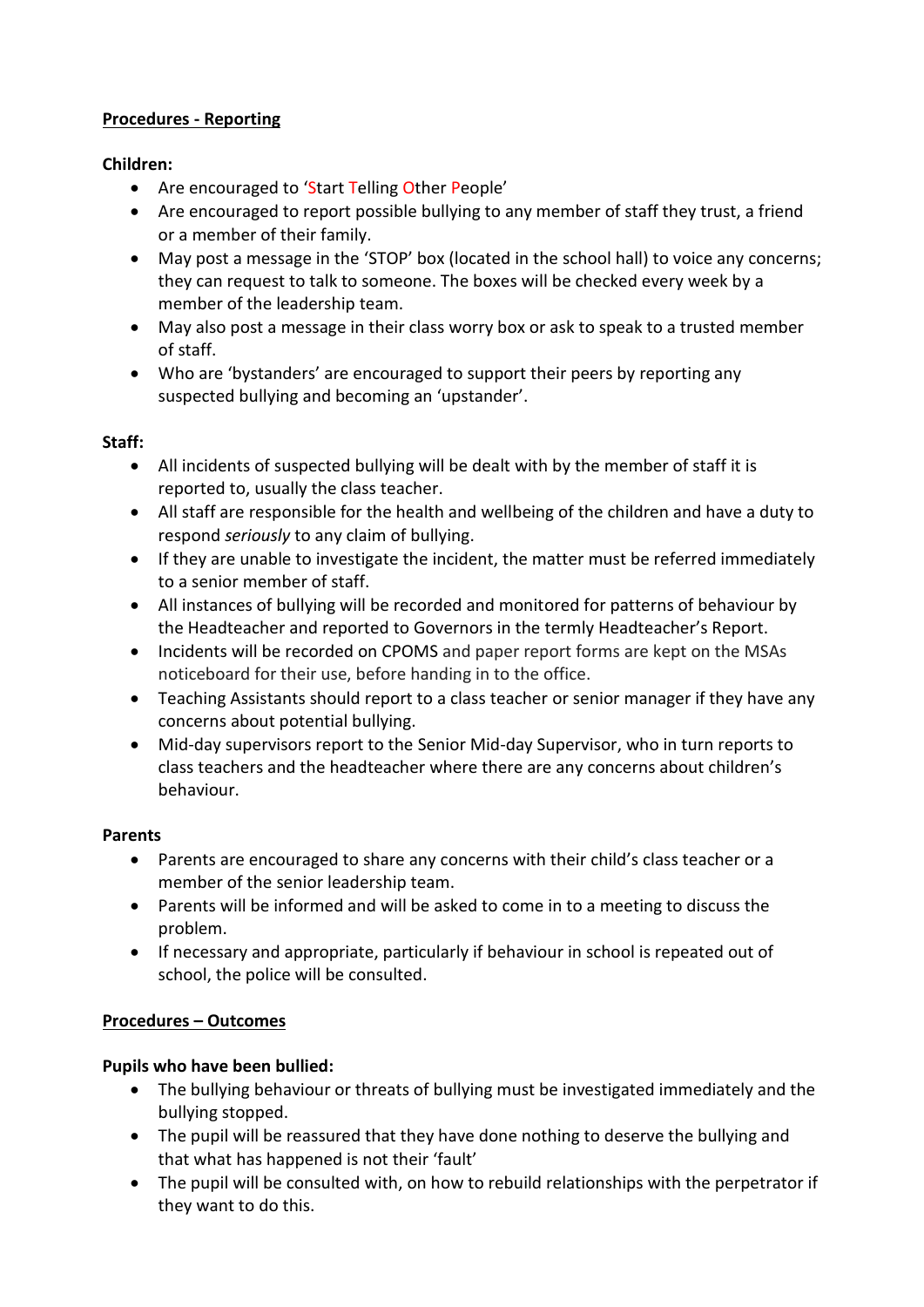- Referral to a counsellor may be considered appropriate.
- Following investigations, staff will regularly 'check in' with children who have been bullied to ensure that the child feels happy and secure at school. Support from external agencies may be sought if appropriate.

## **Pupils who have bullied:**

- Most importantly, the pupil should be helped to realise that bullying will not be tolerated, that it must stop immediately and that there can be no re-occurrence.
- Children are helped to reflect upon their actions and to empathise with how the bullied child may feel.
- Children that have bullied are supported to modify their behaviour this may be through a monitoring chart, structured lunchtimes including pastoral support, and involvement of parents to reinforce the unacceptable nature of bullying.
- Other consequences may take place such as loss of golden time or other 'privileges' in school.
- A fixed-term exclusion may be considered if appropriate.
- After incidents have been investigated and dealt with, each case will be monitored to ensure repeated bullying does not take place.
- Ongoing support may be offered to the pupil, with external agencies being consulted for support if necessary.

#### **Parents**

- Parents / carers of both victim and perpetrator will be kept informed throughout the process.
- Close contact will be maintained with the victim's parents or carers to ensure that the victim adjusts positively back to school life as quickly as possible.
- Parent views will always be considered but the school will stress that, wherever possible, reconciliation will be considered in order to provide clear resolution for all concerned while not condoning the bullying.

### **Reconciliation**

- The perpetrator will be asked at a suitable point to genuinely apologise, in writing or in person.
- Children will be encouraged to reconcile any issues over a period of time so that any injustice can be rectified.

### **Prevention**

We aim to help children to prevent bullying. As and when appropriate, children may:

- Be involved in discussion about the 'Beech Hyde Code'
- Sign a behaviour contract
- Write stories or poems or draw pictures about bullying
- Read stories about bullying or have them read to a class or assembly
- Use role play and 'hot-seating' to help create feelings of empathy
- Have discussions about bullying and why it should not happen

The school has a range of strategies in place to help children work and behave co-operatively in order to minimise the possibility of bullying taking place.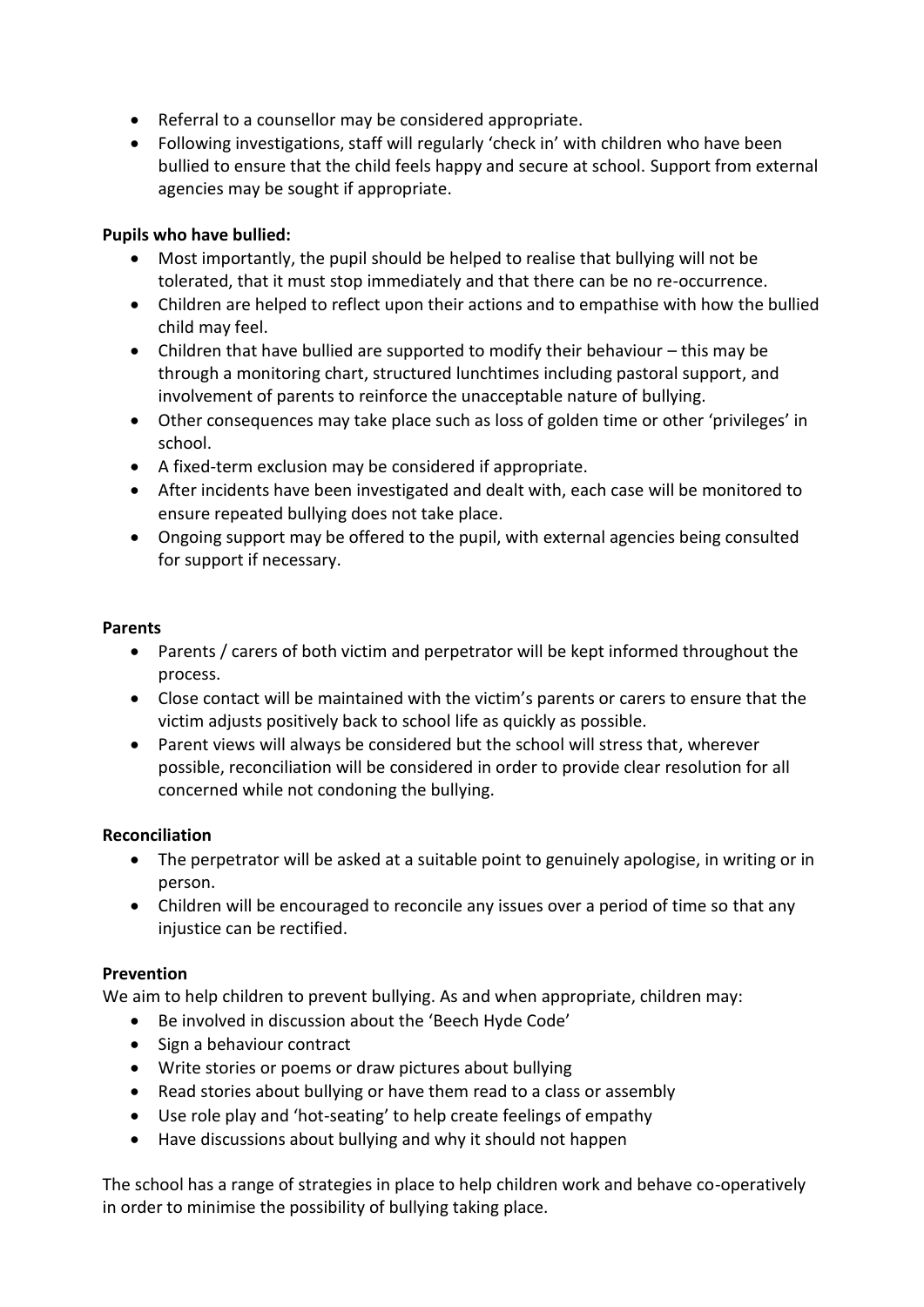- We take part in the National Anti-Bullying Week in November each year, involving all pupils in discussions about acceptable behaviours and ensuring all children know what procedures should be followed.
- We have regular school assemblies focused around PSHE themes of bullying, friendship and expected behaviour.
- We have a new PSHCE scheme of work called JIGSAW, which includes themes around anti-bullying.
- The school has a clear behaviour policy that rewards positive behaviour. The school rules are clear and straightforward and focus on positive attitudes.
- The school takes a pro-active stance towards challenging behaviour at lunchtime; we also have a variety of lunchtime provision (including sports leaders) that involves keeping all children engaged and active at lunchtimes to avoid unwanted behaviour.

(During Covid children may be separated into year groups and monitored by the MSAs)

- The school works closely with the local police to make sure that any incidents outside school are reported to the school so that children involved can then be monitored inside school as appropriate.
- Children are encouraged to reflect upon their actions.
- Both children and parents are made aware of how to use the internet safely and of the possibilities of cyber bullying. Online safety updates are circulated to parents as deemed appropriate.
- Above all, children are encouraged to 'Start Telling Other People' if they feel they are being bullied or if someone they know is being bullied.

This policy will be reviewed annually and shared as part of the Staff Handbook at the start of each year to ensure that all staff are aware of the procedures to follow.

### *Related school policies:*

Behaviour policy Policy for Safeguarding Online safety policy Health and safety policy PSHCE policy

### *This policy was written in conjunction with the following guidance:*

Preventing and tackling bullying – Advice for headteachers, staff and governing bodies, DfE, July 2017 The Equality Act 2010 The Education and Inspections Act 2006 Keeping Children Safe in Education (September 2021) Sexual violence and sexual harassment between children in schools and colleges (September 2021)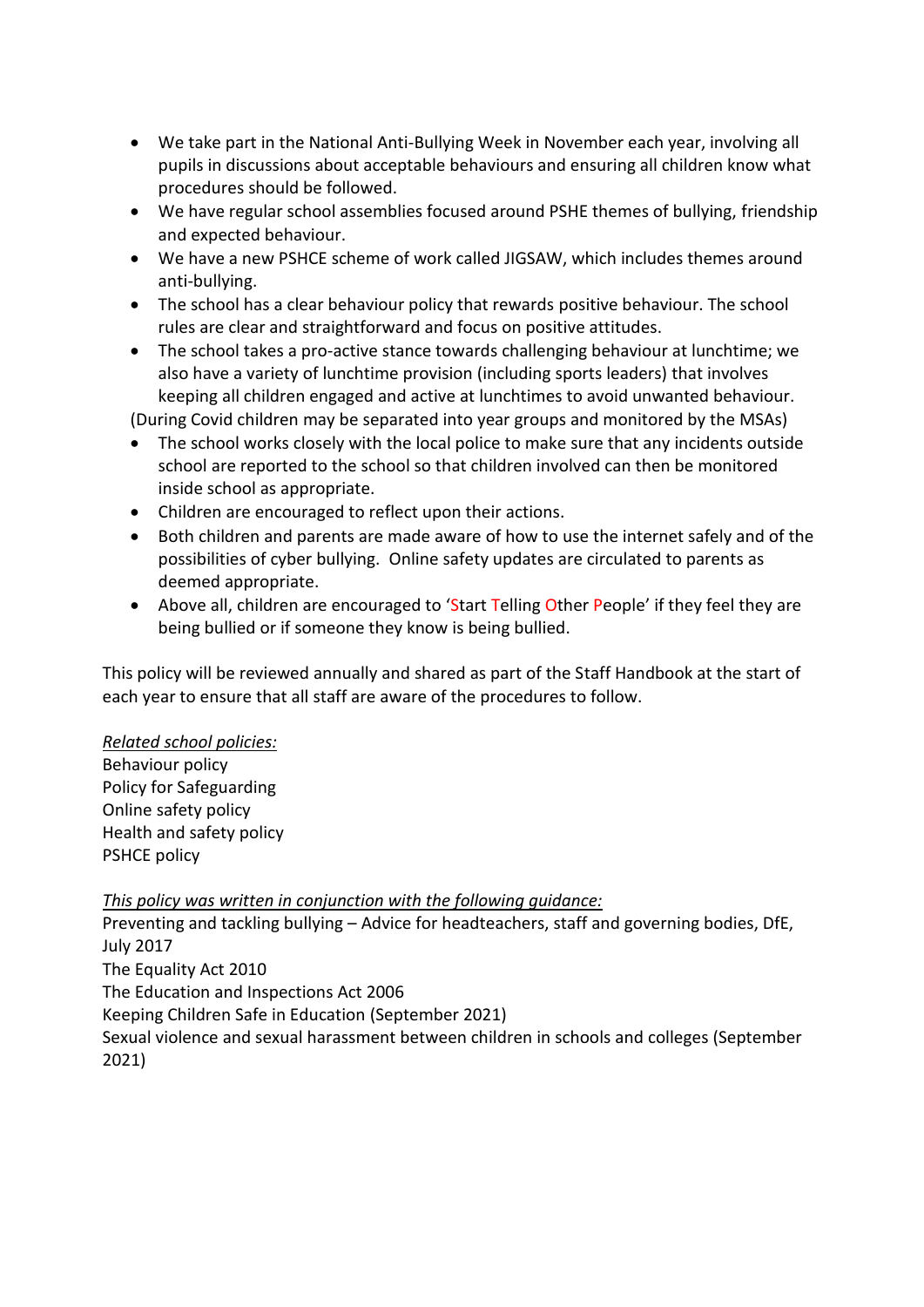# **Appendix 1 – Types of Peer on Peer Abuse**

There are many forms of abuse that may occur between peers and this list is not exhaustive.

## **Physical abuse e.g. (biting, hitting, kicking, hair pulling etc.)**

Physical abuse may include, hitting, kicking, nipping, shaking, biting, hair pulling, or otherwise causing physical harm to another person. There may be many reasons why a child harms another and it is important to understand why a young person has engaged in such behaviour, including accidently, before considering the action or punishment to be undertaken.

# **Sexually harmful behaviour/sexual abuse e.g. (inappropriate sexual language, touching, sexual assault etc.)**

Sexually harmful behaviour from young people is not always contrived or with the intent to harm others. There may be many reasons why a young person engages in sexually harmful behaviour and it may be just as distressing to the young person who instigates it as well as the young person it is intended towards. Sexually harmful behaviour may range from inappropriate sexual language, inappropriate role play, to sexually touching another or sexual assault/abuse.

### **Bullying (physical, name calling, homophobic etc.)**

Bullying is unwanted, aggressive behaviour among school aged children that involves a real or perceived power imbalance. The behaviour is repeated, or has the potential to be repeated, over time. Both young people who are bullied and who bully others may have serious, lasting problems.

In order to be considered bullying, the behaviour must be aggressive and include:

- An Imbalance of Power: Young people who bully use their power—such as physical strength, access to embarrassing information, or popularity—to control or harm others. Power imbalances can change over time and in different situations, even if they involve the same people.
- Repetition: Bullying behaviours happen more than once or have the potential to happen more than once.

Bullying includes actions such as making threats, spreading rumours, attacking someone physically or verbally or for a particular reason e.g. size, hair colour, gender, sexual orientation, and excluding someone from a group on purpose.

### **Cyber bullying**

Cyberbullying is the use of phones, instant messaging, e-mail, chat rooms or social networking sites such as Facebook and Twitter to harass threaten or intimidate someone for the same reasons as stated above.

It is important to state that cyber bullying can very easily fall into criminal behaviour under the Malicious Communications Act 1988 under section 1 which states that electronic